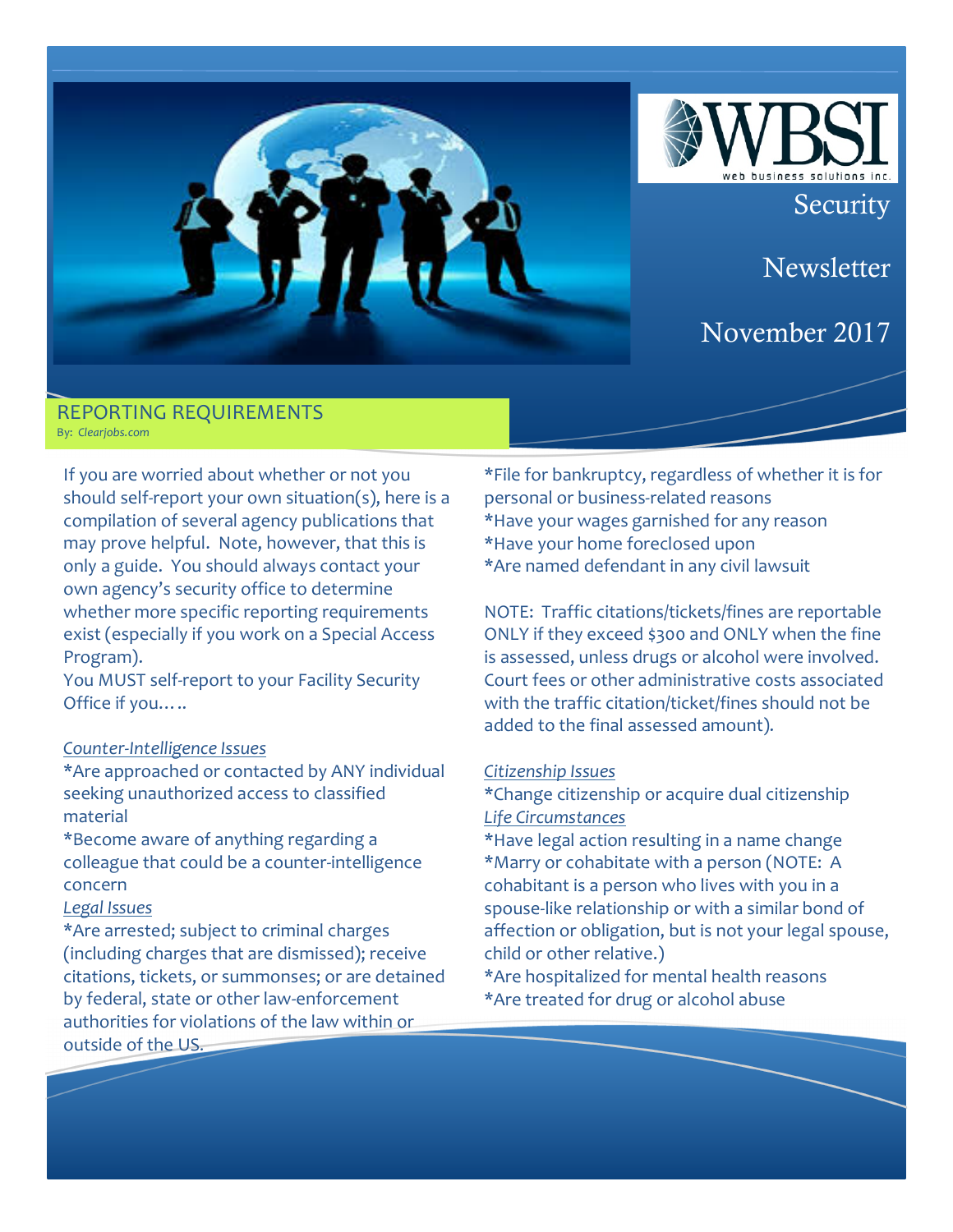# WBSI Security Newsletter National According to the Contract of the November 2017

# Reporting Requirements (cont)

#### By: Clearancejobs.com

# *Life Circumstances (cont.)*

\* Use an illegal drug or a legal drug in a manner that deviates from approved medical direction You should also consider self-reporting any situations in which you receive a large amount of cash (e.g. inheritance, gambling winnings, etc). This is particularly true if you work for an intelligence agency or the DEA.

### *Foreign Travel*

\* Have business-related travel to a sensitive or non-sensitive country (use common sense as to what constitutes a "sensitive county" and / or consult internal agency publications.)

\* Have personal foreign travel to sensitive country

\* Undertake a foreign adoption or propose to host a foreign exchange student

\*\* NOTE: WBSI Best Practices requires reporting ALL foreign travel (business and personal). In addition, reporting all foreign travel on the SF-86 for a Periodic Reinvestigation IS required.

Of course, you should keep in mind that anything you self-report may have ramifications: it can be used against you as an admission in criminal proceedings or a subsequent security clearance revocation. When in doubt, consider talking with legal counsel first.

Failure to self-report a security-related event is a security violation that compounds the original problem and increases the risk of having a clearance suspended and/or revoked. Under the DoD 5200.2R, Personnel Security Program, "Minimum Requirements for Interim Eligibility to Access Secret and Confidential Information" effective Jan 2014, supervisors and coworkers "have an equal obligation to advise their supervisor or appropriate security official when they become aware of information with potentially serious security significance regarding someone with access to classified information employed in a sensitive position."

As a separate but related requirement, ALL DoD military, civilian and contractor personnel, whether cleared or uncleared, also have a responsibility to report counterintelligence indicators detailed in an extensive list in DoD Directive 5240.06 "Counterintelligence Awareness and Reporting."